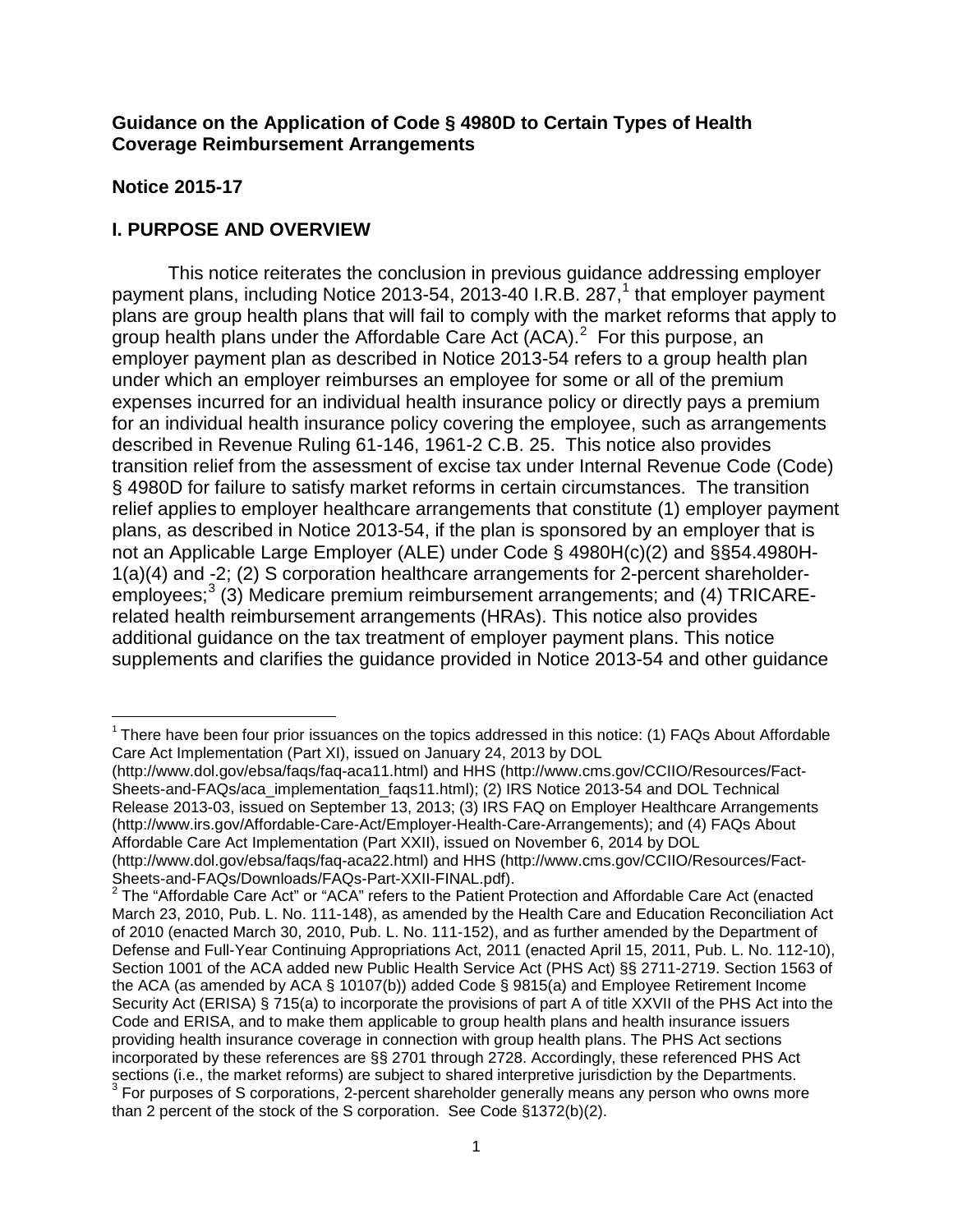in response to comments and questions from taxpayers and stakeholder groups about certain aspects of that guidance.

The United States Department of Labor (DOL) and the United States Department of Health and Human Services (HHS) (collectively with the Treasury Department and the IRS, the Departments) have reviewed this notice and have advised the Treasury Department and the IRS that they agree with the guidance provided in this notice.

The Treasury Department and the IRS anticipate that clarifications regarding other aspects of employer payment plans and HRAs will be provided in the near future. This notice is intended to provide further clarification of the guidance provided in Notice 2013-54 and other guidance and is intended to be read in conjunction with that guidance.

## **II. GUIDANCE**

**Question 1 (Transition Relief for Small Employers from the Code § 4980D Excise Tax ):** Small employers have in the past often offered their employees health coverage through arrangements that would constitute an employer payment plan as described in Notice 2013-54. If an employer offered coverage through such an arrangement, will the employer owe an excise tax under Code § 4980D?

**Answer 1:** In general, yes; however, this notice provides limited transition relief for coverage sponsored by an employer that is not an ALE under §§54.4980H-1(a)(4) and -2.

Notice 2013-54 concludes that the arrangements constituting employer payment plans as described in that notice fail to comply with the market reforms and may subject employers to the excise tax under Code § 4980D. At the same time, the Departments understand that some employers that had been offering health coverage through an employer payment plan may need additional time to obtain group health coverage or adopt a suitable alternative.

The SHOP Marketplace addresses many of the concerns of small employers. However, because the market is still transitioning and the transition by eligible employers to SHOP Marketplace coverage or other alternatives will take time to implement, this guidance provides that the excise tax under Code § 4980D will not be asserted for any failure to satisfy the market reforms by employer payment plans that pay, or reimburse employees for individual health policy premiums or Medicare part B or Part D premiums (1) for 2014 for employers that are not ALEs for 2014, and (2) for January 1 through June 30, 2015 for employers that are not ALEs for 2015. After June 30, 2015, such employers may be liable for the Code § 4980D excise tax.

For purposes of this Q&A-1, an ALE generally is, with respect to a calendar year, an employer that employed an average of at least 50 full-time employees (including fulltime equivalent employees) on business days during the preceding calendar year. See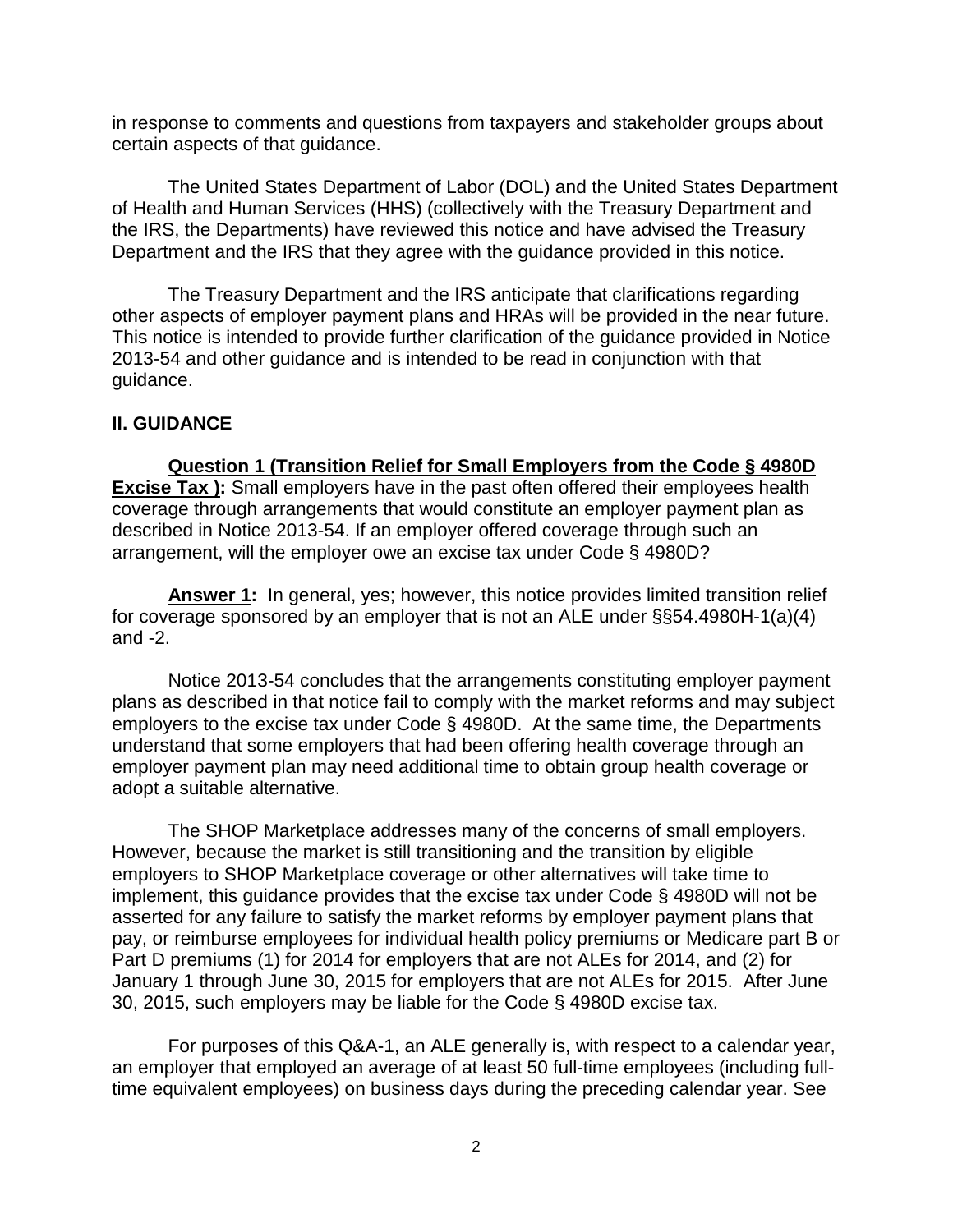Code § 4980H(c)(2) and §§ 54.4980H-1(a)(4) and -2. For determining whether an entity was an ALE for 2014 and for 2015, an employer may determine its status as an applicable large employer by reference to a period of at least six consecutive calendar months, as chosen by the employer, during the 2013 calendar year for determining ALE status for 2014 and during the 2014 calendar year for determining ALE status for 2015, as applicable (rather than by reference to the entire 2013 calendar year and the entire 2014 calendar year, as applicable). See section IX.E of the preamble to the proposed regulations under § 4980H (78 FR 218, 238) (Jan. 2, 2013) and section XV.D.3 of the preamble to the final regulations under § 4980H (79 FR 8544, 8573) (Feb. 12, 2014).

Employers eligible for the relief described in this Q&A-1 that have employer payment plans are not required to file IRS Form 8928 (regarding failures to satisfy requirements for group health plans under chapter 100 of the Code, including the market reforms) solely as a result of having such arrangements for the period for which the employer is eligible for the relief. This relief does not extend to stand-alone HRAs or other arrangements to reimburse employees for medical expenses other than insurance premiums.

**Question 2 (Treatment of S corporation healthcare arrangements for 2 percent shareholder-employees):** IRS Notice 2008-1, 2008-2 I.R.B. 1, provides that if an S corporation pays for or reimburses premiums for individual health insurance coverage covering a 2-percent shareholder (as defined in Code § 1372(b)(2)), the payment or reimbursement is included in income but the 2-percent shareholderemployee may deduct the amount of the premiums under Code § 162(l), provided that all other eligibility criteria for deductibility under Code § 162(l) are satisfied. (This arrangement is referred to in this notice as a 2-percent shareholder-employee healthcare arrangement.) Is a 2-percent shareholder-employee healthcare arrangement subject to the market reforms?

**Answer 2:** The Departments are contemplating publication of additional guidance on the application of the market reforms to a 2-percent shareholder-employee healthcare arrangement. Until such guidance is issued, and in any event through the end of 2015, the excise tax under Code § 4980D will not be asserted for any failure to satisfy the market reforms by a 2-percent shareholder-employee healthcare arrangement. Further, unless and until additional guidance provides otherwise, an S corporation with a 2-percent shareholder-employee healthcare arrangement will not be required to file IRS Form 8928 (regarding failures to satisfy requirements for group health plans under chapter 100 of the Code, including the market reforms) solely as a result of having a 2-percent shareholder-employee healthcare arrangement.

The guidance provided in this Q&A-2 (including the guidance provided in the preceding paragraph) does not apply to reimbursements of individual health insurance coverage with respect to employees of an S corporation who are not 2-percent shareholders (but see Q&A-1).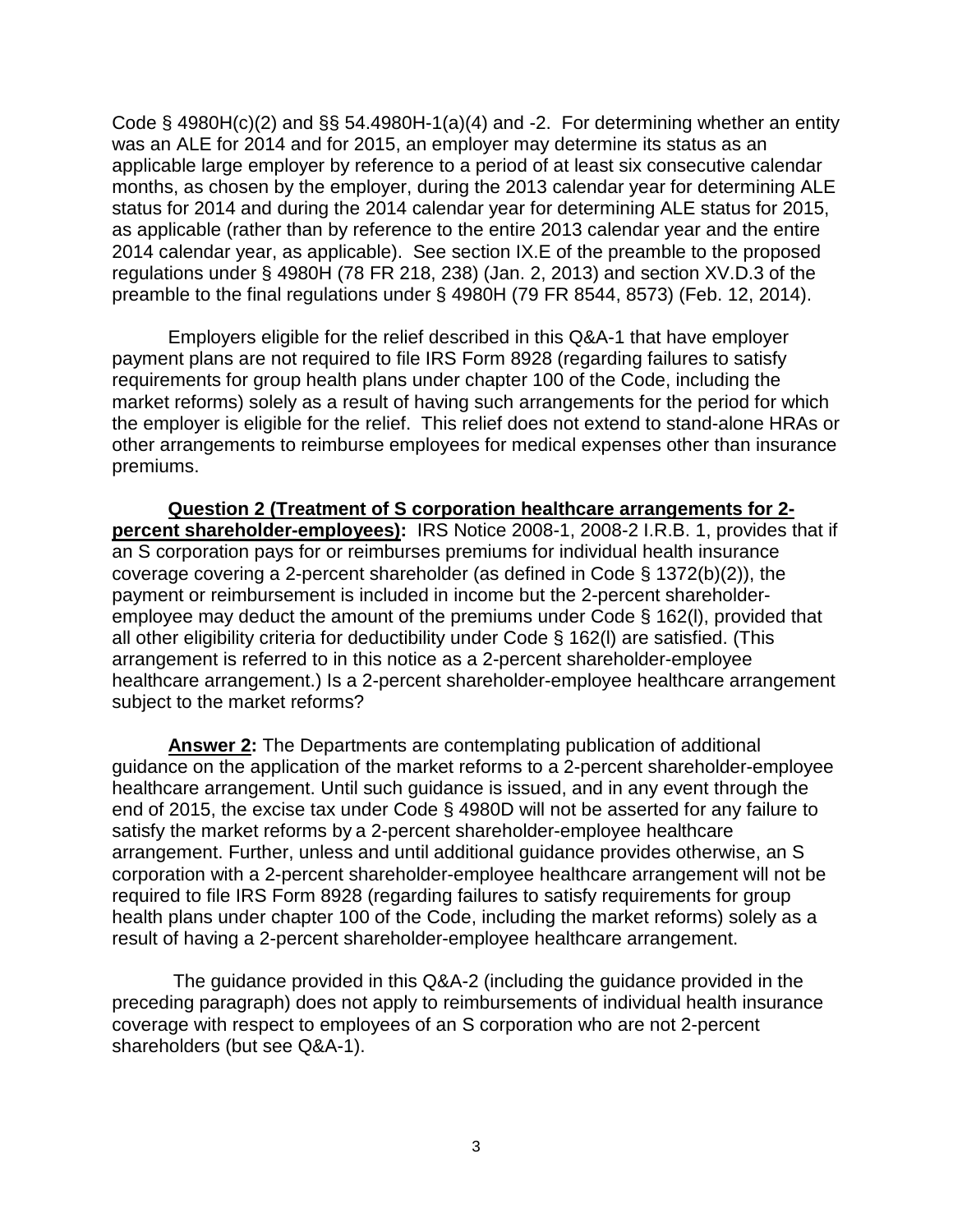The Treasury Department and the IRS are also considering whether additional guidance is needed on the federal tax treatment of 2-percent shareholder-employee healthcare arrangements. However, unless and until additional guidance provides otherwise, taxpayers may continue to rely on Notice 2008-1 with regard to the tax treatment of arrangements described therein for all federal income and employment tax purposes. To the extent that a 2-percent shareholder is allowed both the deduction under Code § 162(l) and the premium tax credit under Code § 36B, Revenue Procedure 2014-41, 2014-33 I.R.B. 364, provides guidance on computing the deduction and the credit with respect to the 2-percent shareholder.

Code § 9831(a)(2) provides that the market reforms do not apply to a group health plan that has fewer than two participants who are current employees on the first day of the plan year. Accordingly, an arrangement covering only a single employee (whether or not that employee is a 2-percent shareholder-employee) generally is not subject to the market reforms whether or not such a reimbursement arrangement otherwise constitutes a group health plan. If an S corporation maintains more than one such arrangement for different employees (whether or not 2-percent shareholderemployees), however, all such arrangements are treated as a single arrangement covering more than one employee so that the exception in Code § 9831(a)(2) does not apply. For this purpose, if both a non-2-percent shareholder employee of the S corporation and a 2-percent shareholder employee of the S corporation are receiving reimbursements for individual premiums, the arrangement would be considered a group health plan for more than one current employee. However, if an employee is covered under a reimbursement arrangement with other-than-self-only coverage (such as family coverage) and another employee is covered by that same coverage as a spouse or dependent of the first employee, the arrangement would be considered to cover only the one employee.

**Question 3 (Integration of Medicare premium reimbursement arrangement and TRICARE-related HRA with a group health plan):** If an employer offers to reimburse Medicare premiums for its active employees, does this arrangement create an employer payment plan under Notice 2013-54? If so, may the employer payment plan be integrated with another group health plan to satisfy the annual dollar limit and preventive services requirements? Similarly, does an arrangement under which an employer reimburses (or pays directly) some or all of medical expenses for employees covered by TRICARE constitute an HRA subject to the market reforms? If so, may the HRA be integrated with another group health plan to satisfy the annual dollar limit and preventive services requirements?

**Answer 3:** Medicare premium reimbursement arrangements. An arrangement under which an employer reimburses (or pays directly) some or all of Medicare Part B or Part D premiums for employees constitutes an employer payment plan, as described in Notice 2013-54, and if such an arrangement covers two or more active employees, is a group health plan subject to the market reforms. An employer payment plan may not be integrated with Medicare coverage to satisfy the market reforms because Medicare coverage is not a group health plan. However, an employer payment plan that pays for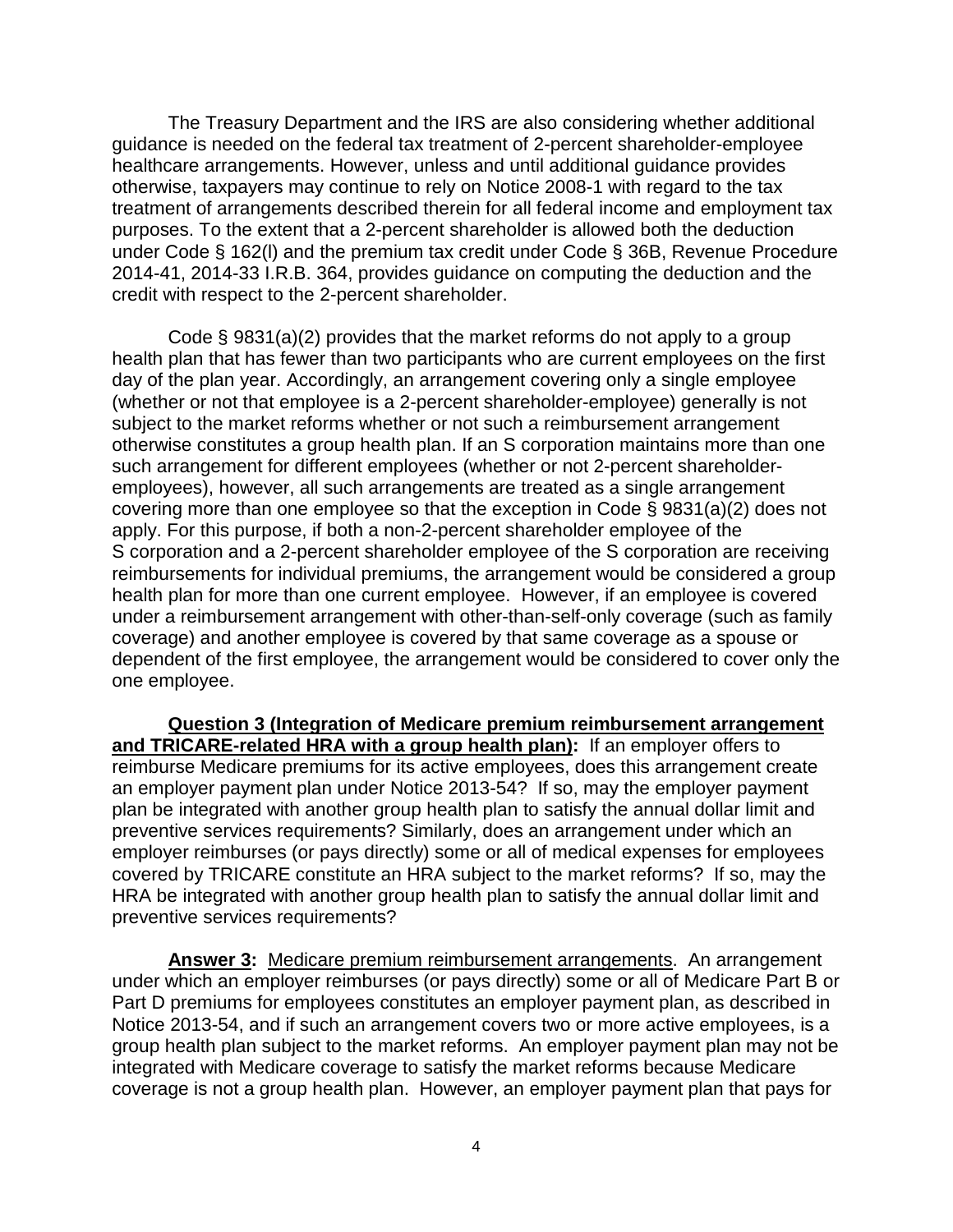or reimburses Medicare Part B or Part D premiums is integrated with another group health plan offered by the employer for purposes of the annual dollar limit prohibition and the preventive services requirements if (1) the employer offers a group health plan (other than the employer payment plan) to the employee that does not consist solely of excepted benefits and offers coverage providing minimum value; (2) the employee participating in the employer payment plan is actually enrolled in Medicare Parts A and B; (3) the employer payment plan is available only to employees who are enrolled in Medicare Part A and Part B or Part D; and (4) the employer payment plan is limited to reimbursement of Medicare Part B or Part D premiums and excepted benefits, including Medigap premiums. Note that to the extent such an arrangement is available to active employees, it may be subject to restrictions under other laws such as the Medicare secondary payer provisions. An employer payment plan that has fewer than two participants who are current employees (for example, a retiree-only plan) on the first day of the plan year is not subject to the market reforms and, therefore, integration is not necessary to satisfy the market reforms.

TRICARE-related HRAs. Similarly, an arrangement under which an employer reimburses (or pays directly) some or all of medical expenses for employees covered by TRICARE constitutes an HRA, and, as provided in Notice 2013-54, if such an arrangement covers two or more active employees, is a group health plan subject to the market reforms. An HRA may not be integrated with TRICARE to satisfy the market reforms because TRICARE is not a group health plan for integration purposes. However, an HRA that pays for or reimburses medical expenses for employees covered by TRICARE is integrated with another group health plan offered by the employer for purposes of the annual dollar limit prohibition and the preventive services requirements if (1) the employer offers a group health plan (other than the HRA) to the employee that does not consist solely of excepted benefits and offers coverage providing minimum value; (2) the employee participating in the HRA is actually enrolled in TRICARE; (3) the HRA is available only to employees who are enrolled in TRICARE; and (4) the HRA is limited to reimbursement of cost sharing and excepted benefits, including TRICARE supplemental premiums. Note that to the extent such an arrangement is available to active employees, employers should be aware of laws that prohibit offering financial or other incentives for TRICARE-eligible employees to decline employer-provided group health plan coverage, similar to the Medicare secondary payer rules.

Note that an employer may provide more than one type of healthcare arrangement for its employees (for example, a Medicare Part B employer payment plan and a TRICARE-related HRA), provided that each arrangement meets the applicable integration or other rules set forth in this notice or in related guidance.

**Question 4 (Increases in employee compensation to assist with payments of individual market coverage):** If an employer increases an employee's compensation, but does not condition the payment of the additional compensation on the purchase of health coverage (or otherwise endorse a particular policy, form, or issuer of health insurance), is this arrangement an employer payment plan?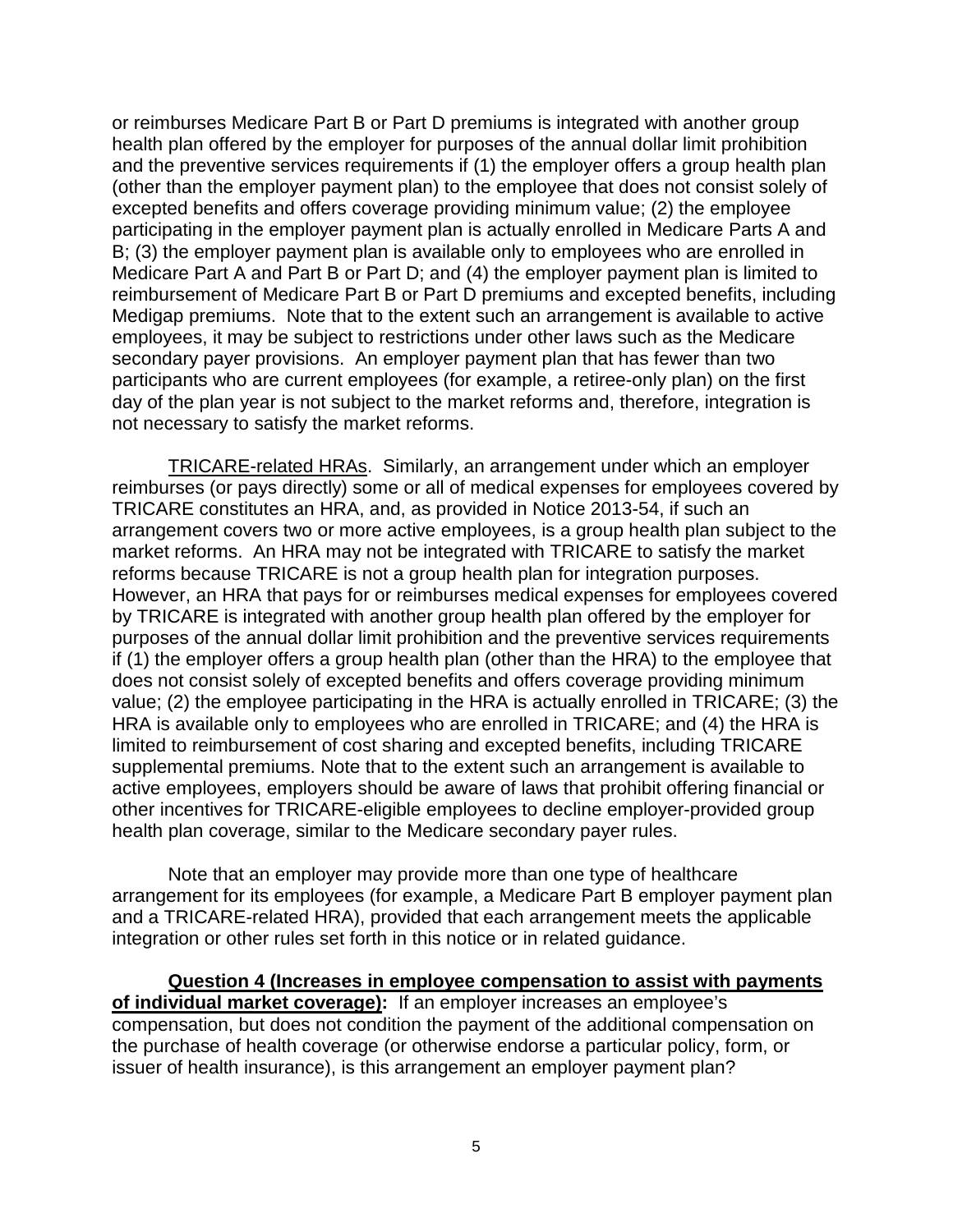**Answer 4:** No. As described in Notice 2013-54, an employer payment plan is a group health plan under which an employer reimburses an employee for some or all of the premium expenses incurred for an individual health insurance policy or directly pays a premium for an individual health insurance policy covering the employee, such as arrangements described in Rev. Rul. 61-146. The arrangement described in this Q&A-4 does not meet that description. In addition, because the arrangement described in this Q&A-4 generally will not constitute a group health plan, it is not subject to the market reforms.<sup>[4](#page-5-0)</sup> Providing employees with information about the Marketplace or the premium tax credit under Code § 36B is not endorsement of a particular policy, form, or issuer of health insurance.

**Question 5 (Treatment of an employer payment plan as taxable compensation):** Notice 2013-54 provides that the payment arrangement described in Rev. Rul. 61-146 is an employer payment plan. May the reimbursements or payments under an arrangement described in Rev. Rul. 61-146 be provided on an after-tax basis and, if so, will this cause the arrangement not to be a group health plan (and accordingly not to be subject to the market reforms)?

**Answer 5:** No. Rev. Rul. 61-146 holds that under certain conditions, if an employer reimburses an employee's substantiated premiums for non-employer sponsored hospital and medical insurance, the payments are excluded from the employee's gross income under Code § 106. This exclusion also applies if the employer pays the premiums directly to the insurance company. The holding in Rev. Rul. 61-146 continues to apply, meaning only that payments under arrangements that meet the conditions set forth in Rev. Rul. 61-146 are excludable from the employee's gross income under Code § 106 (regardless of whether the employer includes the payments as wage payments on the Form W-2). However, Rev. Rul. 61-146 does not address the application of the market reforms and should not be read as containing any implication regarding the application of the market reforms. As explained in Notice 2013-54, an arrangement under which an employer provides reimbursements or payments that are dedicated to providing medical care, such as cash reimbursements for the purchase of an individual market policy, is itself a group health plan. Accordingly, the arrangement is subject to the market reform provisions of the Affordable Care Act applicable to group health plans without regard to whether the employer treats the money as pre-tax or post-tax to the employee. Such employer health care arrangements cannot be integrated with individual market policies to satisfy the market reforms and, therefore, will fail to satisfy PHS Act §§ 2711 (annual limit prohibition) and 2713 (requirement to provide cost-free preventive services) among other provisions.

<span id="page-5-0"></span> $<sup>4</sup>$  For more information on establishing or maintaining a group health plan under ERISA, see 29 CFR</sup> 2510.3-1(j) and the Department of Labor's Field Assistance Bulletins Nos. 2006-2 and 2004-1, available at http://www.dol.gov/ebsa/regs/fab2006-2.html and http://www.dol.gov/ebsa/regs/fab2004-1.html.